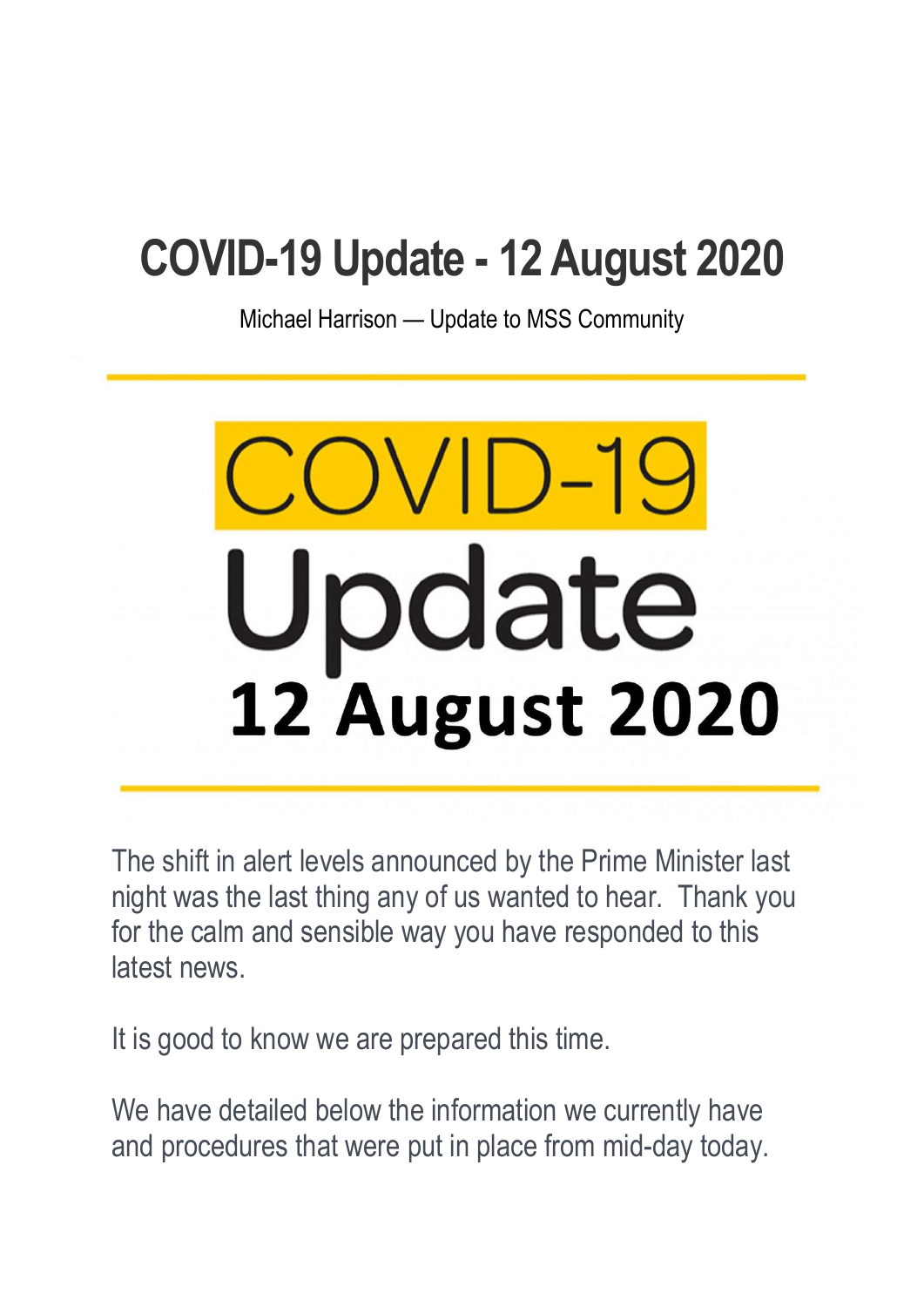## **All of New Zealand Excluding Auckland Region**

#### **Alert Level 2 Applies From Mid-day Today.**

#### **The Key Principles for Alert Level 2 Are to:**

- Reduce the risk of someone getting infected in the first place
- Ensure we can identify and contact anyone who becomes infected
- Understand that Level 2 is not business as usual.
- At Alert Level 2 we will continue to focus on: **enabling good hygiene practices** – regular washing and drying of hands and good cough and sneeze etiquette remain fundamental to preventing spread of illness such as colds, flu and COVID-19
- **ensuring people with COVID-19 symptoms stay away** from school
- **maintaining physical distancing where practicable** in schools at Alert Level 2 this means children, young people, and staff maintaining a physical distance so that they are not breathing on or touching each other (there is no minimum distance requirement for schools at Alert Level 2)
- **keeping track of people that enter our school** through our attendance registers, timetable and visitor register. This includes all visitors and parents who enter the site.

# **Contact Tracing**

**From Mid-day Today all parents and visitors to our school will be required to register as they enter the school grounds**. This will be required each time you want to enter our grounds. Please allow time to complete this requirement.

**At MSS** this can be done in one of the following ways:

 Using the **NZ COVID Tracer App** - scan the QR Code located outside the administration block and at the top of the Courtney Street walkway.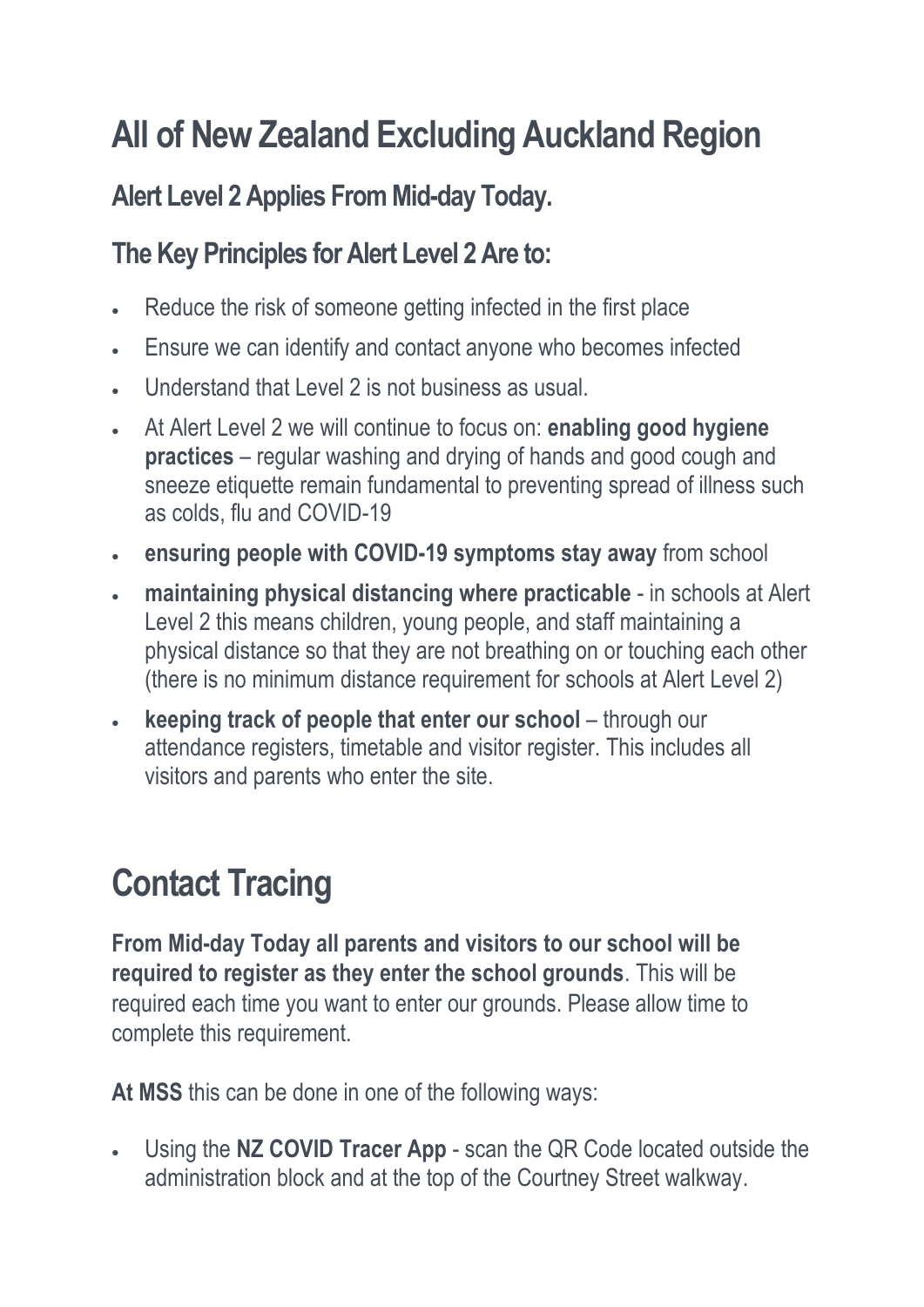**Using the Paper & Pen Form** located on a desk outside both the administration block and at the top of the Courtney Street walkway.

You could also arrange to meet your child outside the school gate.

#### **At Alert Level 2:**

- **It is safe for all students, children and staff to attend school** and early learning.
- **Children and staff who are at higher-risk of severe illness** are encouraged to take additional precautions when leaving home.
- Please be alert to illness. **Do not send children to school if they are unwell.**
- Parents and caregivers of children presenting as unwell will be asked to collect their child from school and take them home.
- Good hand hygiene and cough and sneeze etiquette needs to be reinforced at home and school.
- Soap and water is very appropriate for washing hands.
- For schools, children, young people and staff should be far enough away from each other so that they are not breathing on or touching each other, coupled with good hygiene practices and regular cleaning of commonly touched surfaces. There does not need to be a specific measurement but where practicable and reasonable 1 metre can be used as a guide, particularly between adults.
- Physical distancing of 2 metres is recommended for parents and caregivers, from people they don't know (to align with public health measures outside the school grounds).
- Masks are not required at schools and early learning services at Alert levels 2 and 3.

### **Postponements & Cancellations**

 Junior Parents Information Meeting ('All About Reading') will be rescheduled.